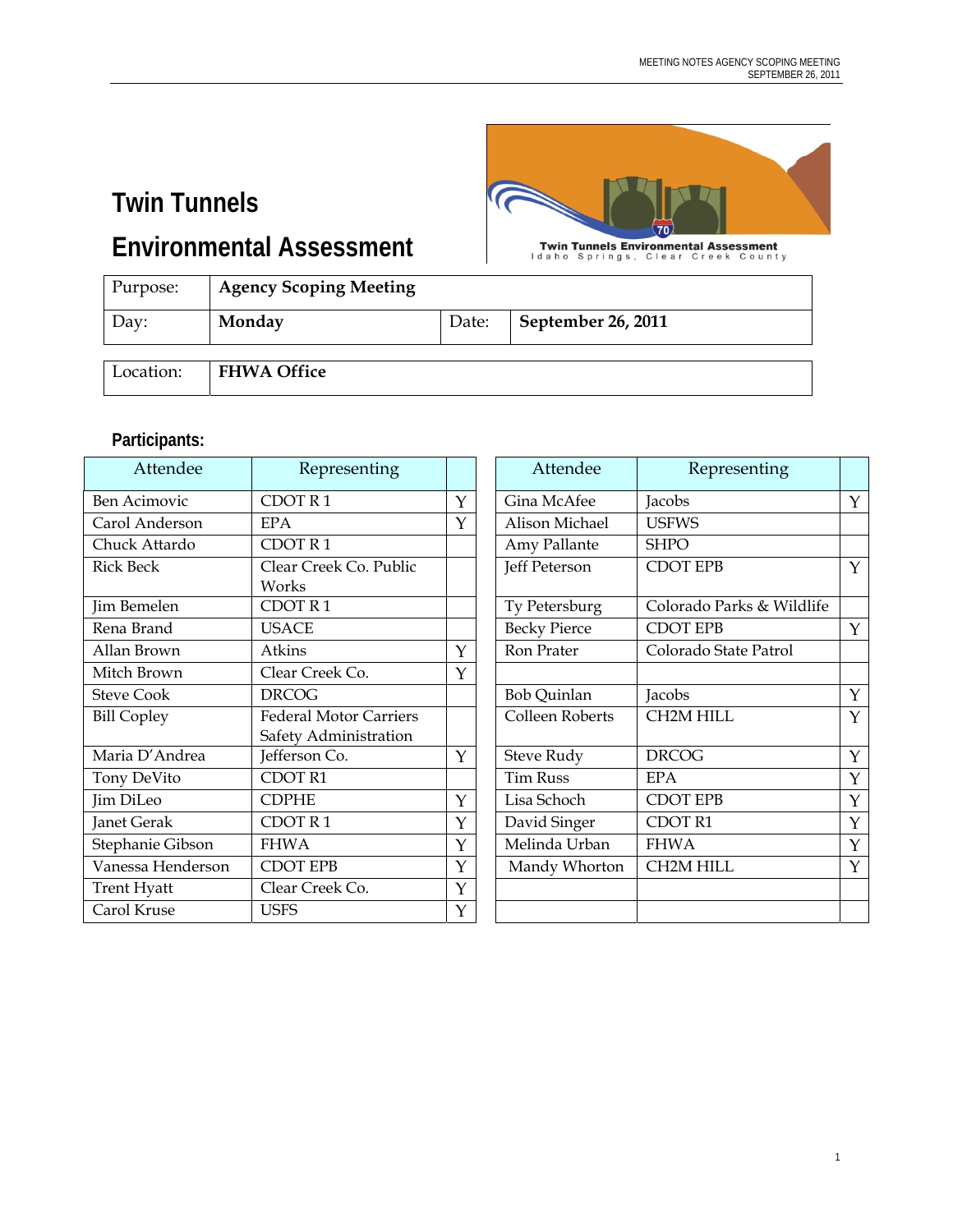# **Discussion Items**

The purpose of the meeting was to review the project background and schedule, the Purpose and Need and Proposed Action, and environmental resources to be considered, and to solicit comments on any of these topics.

#### **Introductions**

Participants introduced themselves. Ben Acimovic, CDOT's project manager, welcomed the group and reviewed the agenda for the meeting.

## **Project Description**

Mandy Whorton gave a brief overview of the Twin Tunnels project and the other studies that preceded this project. This is the first Tier 2 NEPA process since the signing of the I-70 Mountain Corridor Programmatic Environmental Impact Statement Record of Decision in June, 2011. She stressed that the schedule is very aggressive and it will benefit from every agency's help to get the decision document signed by September, 2012.

Mandy said that if anyone has comments on any of the topics discussed in this meeting, they could mention them today and they will be noted in the meeting minutes. Written comments can be submitted on the comment form provided or as a letter. The scoping period ends on October 10, 2011.

## **Purpose and Need**

Mandy Whorton reviewed the project Purpose and Need.

*The purpose of the Twin Tunnels project is to improve eastbound highway safety, operations and travel time reliability in the Twin Tunnels area of the I-70 Mountain Corridor east of Idaho Springs to address:* 

- *Safety*
- *Mobility*
- *Operational characteristics that slow travel*

Mandy said the Twin Tunnels are a high crash location due to the tight curves, limited sight distance, and narrow shoulders. Unpredictable travel times due to congestion on Saturday and Sunday afternoons frustrate travelers, and the narrowness of the tunnels results in drivers slowing down and reduces capacity by up to 30%.

## **Context Statement and Core Values**

Mandy reviewed the Context Statement prepared by the Project Leadership Team and Technical Team:

*I-70 is Colorado's only east-west Interstate, providing a link over the Continental Divide, interstate commerce and mountain access.* 

*Blasted through a geological feature and contained within a narrow canyon, the Twin Tunnels symbolize Colorado's historic endeavors to improve access to and from the mountains. Currently occupying this canyon are Clear Creek, the Frontage Road, and I-70. The vision for the future includes an Advance Guideway System with these transportation facilities.*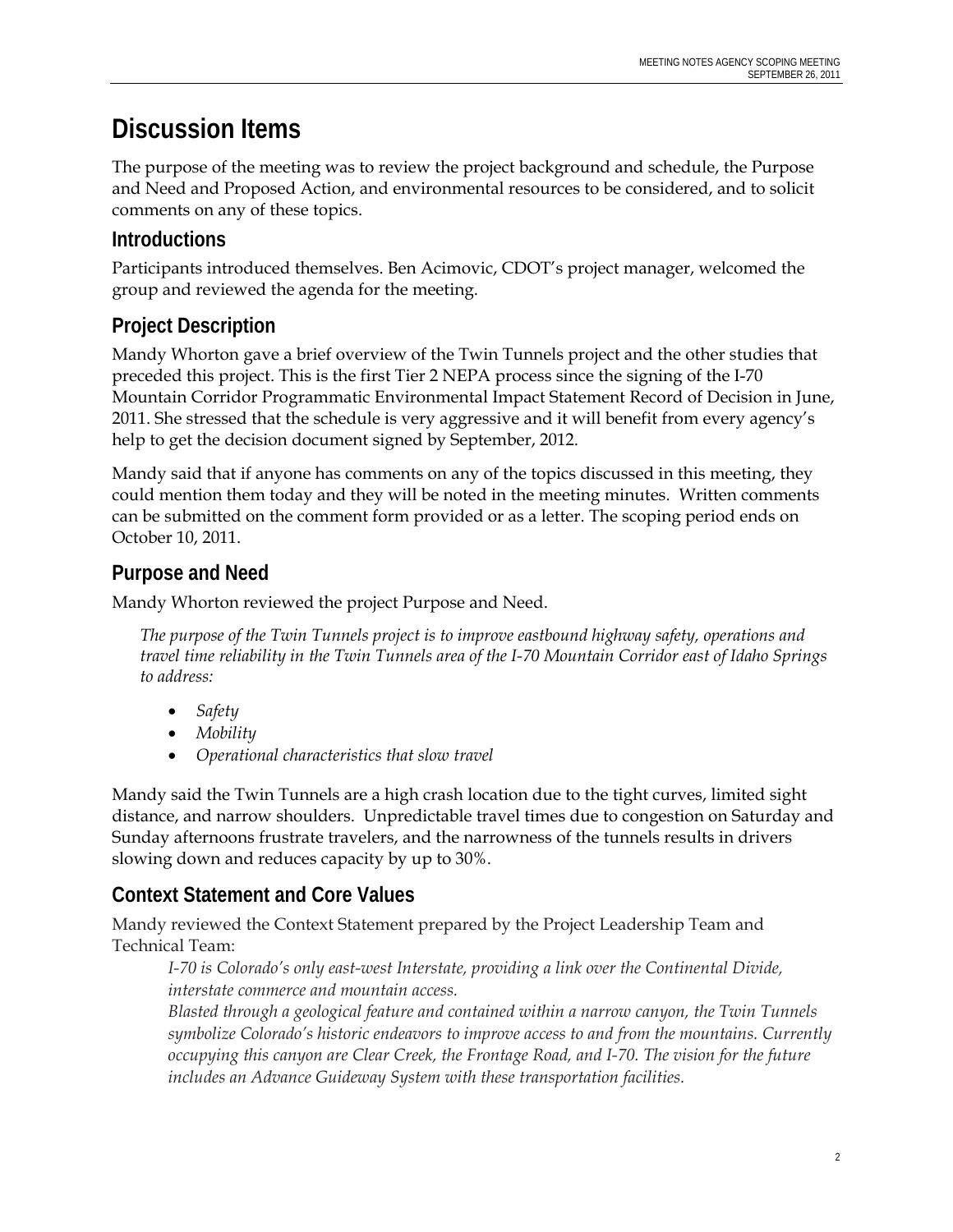*The Twin Tunnels are a gateway for arriving and departing the mountains, provide a natural crossing for wildlife and connect local communities to national and regional services. Running parallel to I-70 is Clear Creek, a natural and recreational resource. The tunnels now are a constriction to travel and create a safety problem.* 

The Core Values for this project are:

*Safety, Mobility, Gateway, Wildlife, Clear Creek, Tourist Destinations and Community Facilities and History.*

Mandy noted that the handout provided additional description of the Core Values. She explained the EA would incorporate the context statement and core values to refine the Proposed Action.

#### **Proposed Action**

Mandy said the Proposed Action is consistent with the recommendation of the PEIS, and the concept recommendation from the February 2011 Tunnel Visioning workshop provided the basis for the Proposed Action.

Mandy described the Proposed Action. She noted there could be changes based on comments received during the scoping process.

- Add third eastbound travel lane and shoulders between East Idaho Springs interchange and base of Floyd Hill (approximately 3 miles)
- Widen the eastbound tunnel
- Flatten curves, improve sight distance, add median/retaining walls
- Replace the eastbound bridge over Clear Creek just west of Hidden Valley
- Build transitions to and use approximately one-mile segment of CR 314 (frontage road) as potential construction detour

Other considerations that may be included in the proposed action are:

- Peak period pricing
- Accommodate (do not preclude) future Advanced Guideway (transit) System (AGS)
- Improvements to the US 6 exit ramp
- Wildlife fencing
- Enhancements to aquatic/fishery resources
- Permanent water quality BMPs

Allan Brown reviewed a large roll plot of the corridor and explained some of the engineering constraints. He explained the roadway template is limited by the westbound I-70 lanes to the north and Clear Creek to the south.

#### **Environmental**

Mandy Whorton reviewed the scoping meetings that have been held so far, including an internal meeting with CDOT and FHWA staff, a meeting with the project's Technical Team (including some of the agencies at the scoping meeting), and field review by resource specialists.

She noted the environmental considerations handout is based on CDOT's standard scoping form, which is used to determine the level of environmental analysis and NEPA documentation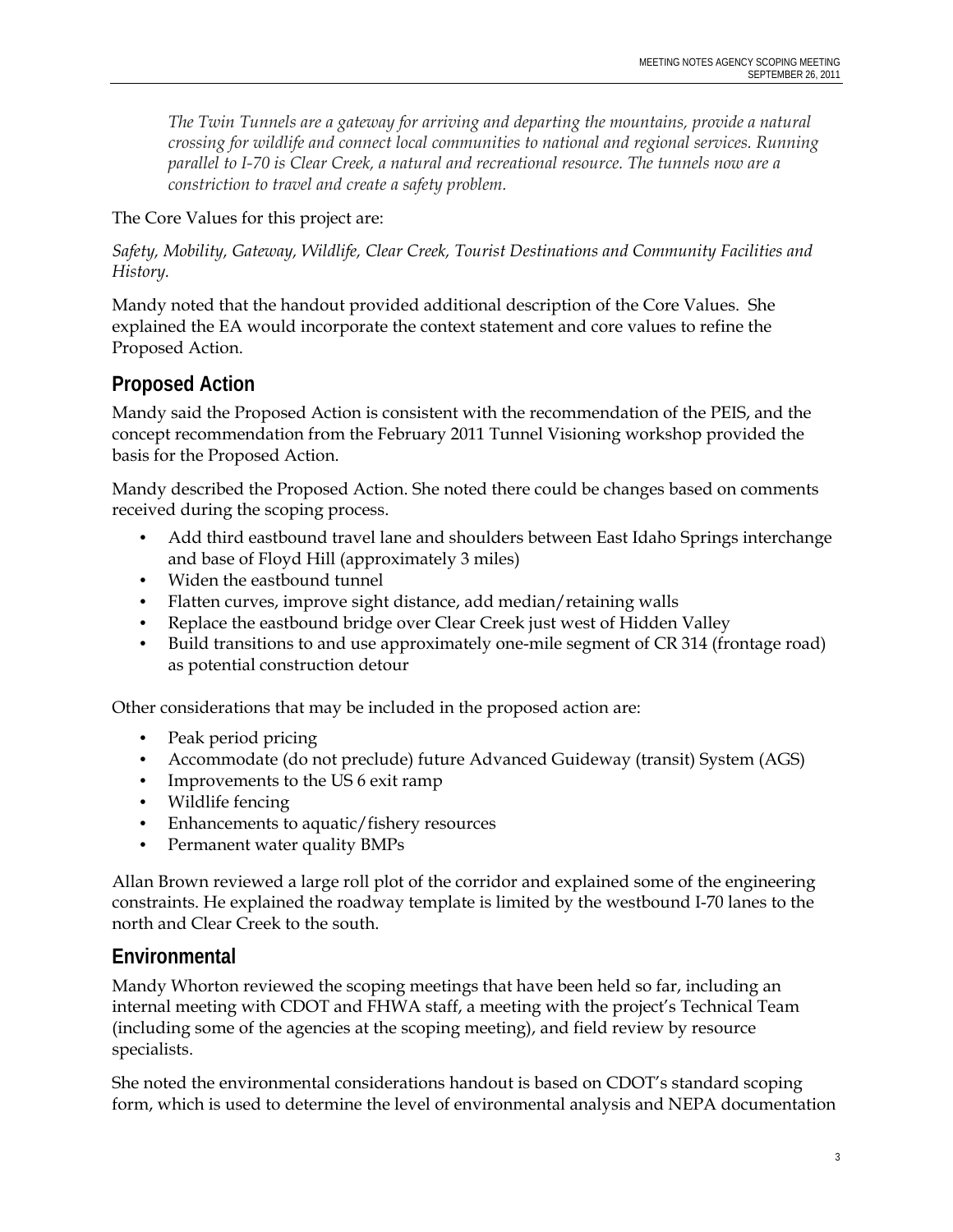required. It has been modified to reflect input from the various scoping meetings. Mandy explained that the PEIS provided a lot of good data that can be used in this Tier 2 study. She said some of the resource data in the PEIS can be validated and used for this EA, but some resources will require new data collection.

The EA will honor the commitments and agreements of the I-70 Mountain Corridor Context Sensitive Solutions process, the Stream and Wetland Ecological Enhancement Program (SWEEP) and A Landscape Level Inventory of Valued Ecosystem Components (ALIVE) Memoranda of Understanding, and the Section 106 Programmatic Agreement.

## **Questions**

Carol Anderson asked if the project will obtain an individual stormwater permit. Mandy said yes, but the project team discussing the design of permanent water quality BMPs because the project is outside the urban boundary of CDOT's MS4 permit. The status of Clear Creek as an impaired water could require BMPs outside of the MS4 process. The team understands that BMPs may be necessary to address highway-related sediments and other contaminants in stormwater runoff in the project area, including heavy metals from mineralized rocks and previous mining activities.

Jim DiLeo asked if there are any city or county ordinances that relate to dust and air quality. Mitch Brown said the county doesn't have one and they use the State guidelines, but Idaho Springs might. Mandy said the team will research this.

Jim said there will have to be a permit for the tunnel boring. He also noted that the Ozone boundary will not extend to Clear Creek County and only construction emissions will need to be analyzed.

Steve Rudy suggested the Purpose and Need and Proposed Action should be revised to clarify this project is not the ultimate solution but an initial action to address (not solve) an immediate problem. He suggested changing "peak period pricing" to "CDOT is considering tolling" so that CDOT is not limited to either a specific time period for tolling or a specific number of lanes. Steve said that he will provide written comments on his recommendations with these and other issues.

Stephanie Gibson said that the discussion of implementing a single managed lane warrants additional operations considerations and possibly an extension of the environmental and mapping survey area to the west. She noted that typically a managed lane is on the left-hand side. However, the new third lane is proposed to extend from the right-hand auxiliary lane at the east Idaho Springs interchange. This could require a different design or different operational characteristics than currently proposed, and could affect traffic or the project footprint west of the current project limits. Mandy said the team would investigate whether the survey area should be extended to the west.

Tim Russ said the final decision on the ozone boundary has not yet been made. He anticipates that the ozone boundary will not likely extend to include Clear Creek County, as this was the recent recommendation from the Colorado Department of Public Health and Environment's Air Pollution Control Division. EPA has not made a final decision but expects to in the next 120 days. Tim recommended monitoring the decision to determine if it would affect the EA. He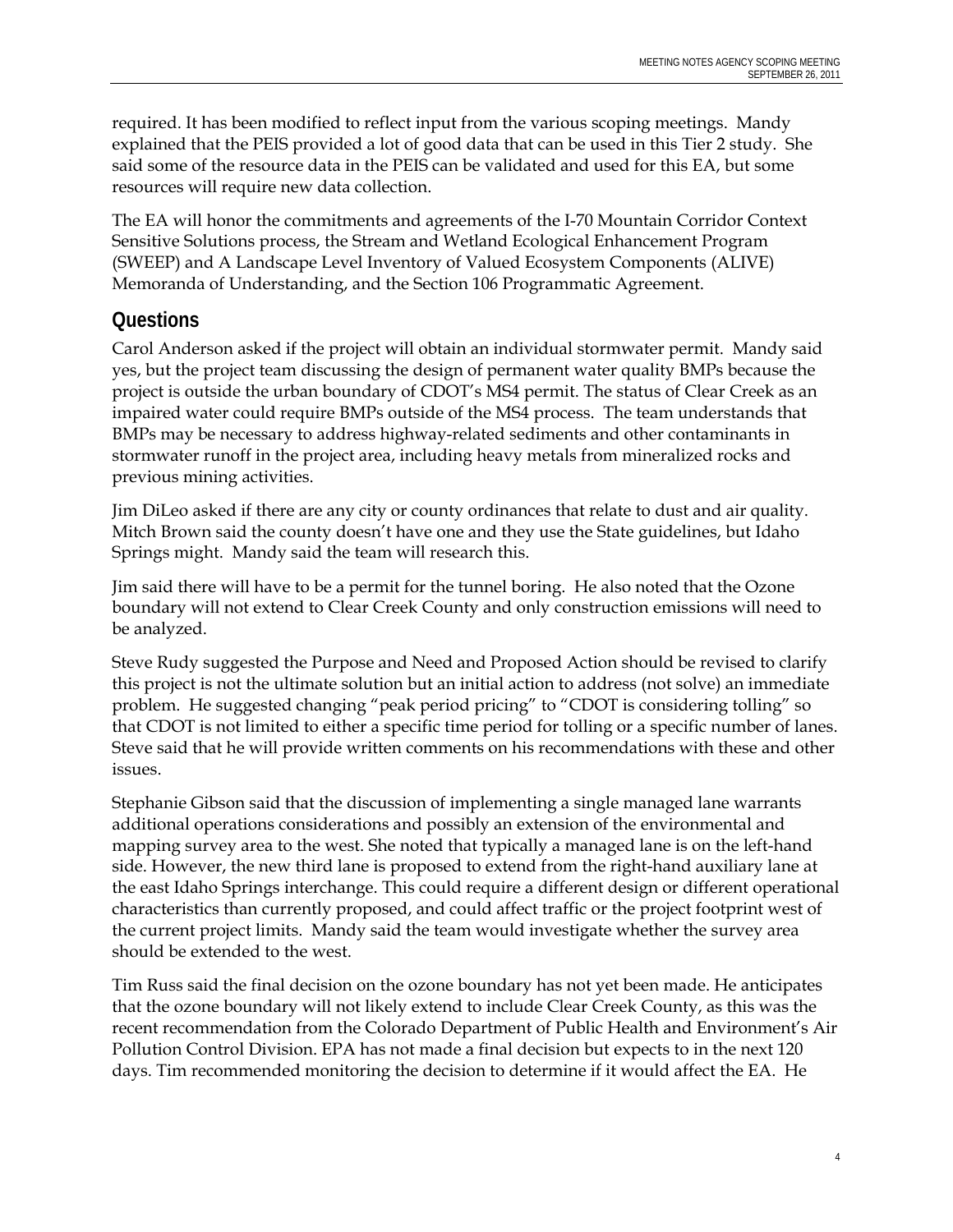expects the boundary will not include Clear Creek County, but if it does, additional modeling would be needed for this EA.

Jim DiLeo asked Steve Rudy how comfortable DRCOG is with managed lanes. Steve said he feels the alternatives chapter of the EA should carefully describe the evaluation process for different tolling options and explain why options were eliminated and why CDOT included one option in the Proposed Action. Steve felt three separate tolling options should be described and evaluated: tolling all three eastbound lanes at all times; tolling all three eastbound lanes only during periods of congestion; and tolling only the new capacity (one lane) during periods of congestion.

Stephanie Gibson/FHWA said she agrees with Steve Rudy's comments and feels the alternatives chapter of the EA should have a discussion on tolling and managed lanes.

Carol Anderson/EPA asked why tolling is being considered for this relatively small project. Mandy said CDOT and DRCOG have agreed that new lane capacity should not be provided for free and noted tolling is also recommended for consideration in the PEIS as a funding mechanism. Carol feels including tolling could be a risk to the schedule.

Trent Hyatt/Clear Creek County asked how this project will affect the AGS. Mandy said the project will not preclude AGS and that the EA will acknowledge the CDOT remains committed to the AGS.

Trent Hyatt/Clear Creek County inquired what the design speed of the proposed improvements is. The design speed for the proposed improvements will be 50 mph for the entire project limits. Some curves may currently have a higher design speed than 50 mph and these will be left as is when possible. The goal will be to improve the consistency of the traveled speed.

Trent Hyatt/Clear Creek County inquired how is the proposed project associated with the improvements proposed for the Frontage Road. The proposed Frontage Road improvements are a commitment of the PEIS and ROD and would be completed even if the Twin Tunnel project does not go forward.

The proposed Twin Tunnel project is likely to use the Frontage Road as a detour during tunnel construction. This detour will require connections and may need some improvements to the Frontage Road as necessary to carry interstate traffic. It is expected that the proposed Frontage Road improvements will be completed prior to construction of the proposed Twin Tunnels project and the Frontage Road improvements will be considered an existing condition in the Twin Tunnels EA.

The question was asked if the pacing project will extend farther east. (CDOT is currently testing the effectiveness of using pace cars to set consistent travel speeds between Silverthorne and the Eisenhower-Johnson Memorial tunnels to improve overall travel times during congested periods.) Ben said CDOT Traffic is leading the pacing project, and other traffic management projects in the corridor, and the program will not affect the Twin Tunnels project. Mandy noted that traffic management strategies, like pacing, are approved by the PEIS ROD and are planned to be implemented with other infrastructure improvements.